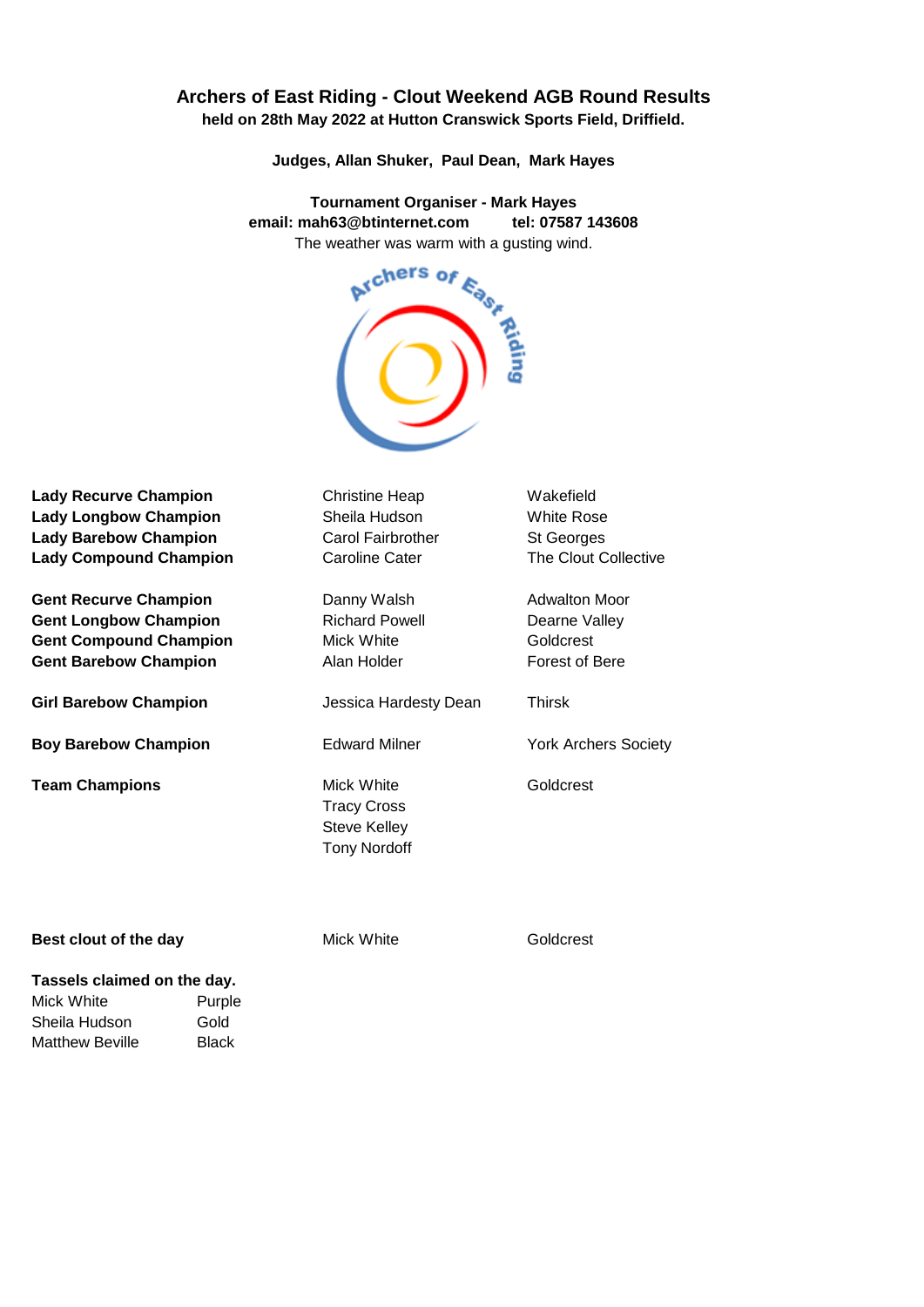|                       |                      |                |                               |                | <b>Single Clout</b> |                         | <b>Double Clout</b> |              |                |  |
|-----------------------|----------------------|----------------|-------------------------------|----------------|---------------------|-------------------------|---------------------|--------------|----------------|--|
|                       | <b>Gents Recurve</b> |                |                               | <b>Hits</b>    |                     | <b>Score Clouts</b>     | <b>Hits</b>         |              | Score   Clouts |  |
|                       | 1 Danny              | Walsh          | <b>Adwalton Moor</b>          | 36             | 99                  | $\overline{4}$          | 65                  | 182          | 5              |  |
|                       | 2 Darren             | <b>Barker</b>  | T.C.C.                        | 35             | 89                  | 0                       | 69                  | 174          | 0              |  |
|                       | 3Tony                | Juncar         | <b>Burton Constable</b>       | 29             | 87                  | 2                       | 59                  | 163          | 4              |  |
|                       | 4 Steve              | Kelley         | Goldcrest                     | 28             | $\overline{73}$     | 0                       | 61                  | 154          | $\mathbf 0$    |  |
|                       | 5 Matthew            | <b>Beville</b> | <b>Bronte</b>                 | 26             | 60                  | 1                       | 57                  | 142          | 3              |  |
|                       | 6 Andrew             | Farley         | Goldcrest                     | 32             | 66                  | $\mathbf 1$             | 62                  | 127          | $\overline{1}$ |  |
|                       | 7 Gary               | Thomas         | Goldcrest                     | 25             | 59                  | 1                       | 49                  | 114          | 1              |  |
|                       | 8 Richard            | Warrell        | Goldcrest                     | 20             | 46                  | 0                       | 39                  | 91           | $\overline{2}$ |  |
|                       |                      |                |                               |                |                     |                         |                     |              |                |  |
|                       | <b>Gents Barebow</b> |                |                               | <b>Hits</b>    | <b>Score</b>        | <b>Clouts</b>           | <b>Hits</b>         | <b>Score</b> | <b>Clouts</b>  |  |
|                       | 1 Alan               | Holder         | <b>Forest of Bere</b>         | 28             | 77                  | 3                       | 63                  | 179          | $\overline{7}$ |  |
|                       | 2 Ray                | <b>Stevens</b> | T.C.C.                        | 30             | 75                  | 0                       | 59                  | 148          | $\mathbf 0$    |  |
|                       | 3 Tony               | Nordoff        | Goldcrest                     | 33             | 79                  | 0                       | 61                  | 146          | $\mathbf 0$    |  |
|                       | 4 Michael            | Willrich       | <b>LADDAC</b>                 | 25             | 65                  | $\mathbf 1$             | 51                  | 124          | $\overline{2}$ |  |
|                       | 5 lan                | <b>Harris</b>  | St Georges                    | 28             | 68                  | 0                       | 51                  | 124          | $\mathbf{1}$   |  |
|                       | 6 Richard            | Allan          | York                          | 26             | 56                  | 0                       | 49                  | 107          | 0              |  |
|                       | 7 Martin             | Sutheran       | St Georges                    | 24             | 57                  | 1                       | 46                  | 104          | 1              |  |
|                       | 8 Craig              | Lulek          | Goldcrest                     | 23             | 52                  | $\mathbf 1$             | 43                  | 91           | $\mathbf{1}$   |  |
|                       | 9 lan                | Downham        | Neston                        | 19             | 36                  | 0                       | 37                  | 78           | $\Omega$       |  |
|                       | 10 Anthony           | Sharkey        | Woodford                      | 23             | 62                  | $\overline{2}$          | Retired at 5 dozen  |              |                |  |
|                       |                      |                |                               |                |                     |                         |                     |              |                |  |
|                       | <b>Gents Longbow</b> |                |                               | <b>Hits</b>    |                     | Score Clouts            | <b>Hits</b>         | <b>Score</b> | <b>Clouts</b>  |  |
|                       | 1 Richard            | Powell         | Dearne Valley                 | 30             | 74                  | $\overline{2}$          | 55                  | 132          | $\overline{2}$ |  |
|                       | 2 Hamish             | Freeman        | Assheton                      | 26             | 54                  | 0                       | 43                  | 87           | 0              |  |
|                       | 3 Stephen            | Williams       | The Longbow Club              | 20             | 38                  | 1                       | 36                  | 76           | 1              |  |
|                       | 4 Ken                | Wilkinson      | Archers of East Riding        | 14             | 31                  | 0                       | 30                  | 65           | $\pmb{0}$      |  |
|                       | 5 Peter              | Eyles          | <b>Burton Constable</b>       | 15             | 38                  | $\mathbf 1$             | 29                  | 65           | $\mathbf{1}$   |  |
|                       | 6 Chris              | Dunn           | Kettering                     | 11             | 25                  | 0                       | 30                  | 62           | 0              |  |
|                       | 7 Chris              | Eccles         | The Longbow Club              | 13             | 24                  | 0                       | 25                  | 45           | $\mathbf 0$    |  |
|                       | 8 Freddie            | Fairfield      | <b>Archers of East Riding</b> | 8              | 8                   | 0                       | 27                  | 42           | 0              |  |
|                       | 9 John               | Greenwood      | De Notton Bowyers             | 3              | 8                   | 0                       | 3                   | 8            | $\mathbf 0$    |  |
|                       |                      |                |                               |                |                     |                         |                     |              |                |  |
| <b>Gents Compound</b> |                      | <b>Hits</b>    |                               | Score   Clouts | <b>Hits</b>         |                         | <b>Score Clouts</b> |              |                |  |
|                       | 1 Mick               | White          | Goldcrest                     | 36             | 141                 | 9                       | 72                  | 276          | 16             |  |
|                       | 2 Neil               | Crickmore      | <b>Bronte</b>                 | 36             | 129                 | 8                       | 71                  | 264          | 16             |  |
|                       | 3 Alan               | Tonge          | T.C.C.                        | 36             | 122                 | $\overline{\mathbf{4}}$ | 72                  | 259          | 11             |  |
|                       | 4 Peter              | Gregory        | Goldcrest                     | 36             | 123                 | $\overline{3}$          | 72                  | 254          | 10             |  |
|                       | 5 Woz                | Levins         | LAOFAC                        | 36             | 127                 | $\overline{7}$          | 72                  | 250          | 9              |  |
|                       | 6 Stuart             | <b>Burnett</b> | Sellafield                    | 35             | 111                 | $\overline{2}$          | 68                  | 208          | 4              |  |
|                       | 7Brian               | Taylor         | Harlequin                     | 35             | 105                 | $\mathbf{1}$            | 69                  | 194          | $\overline{2}$ |  |